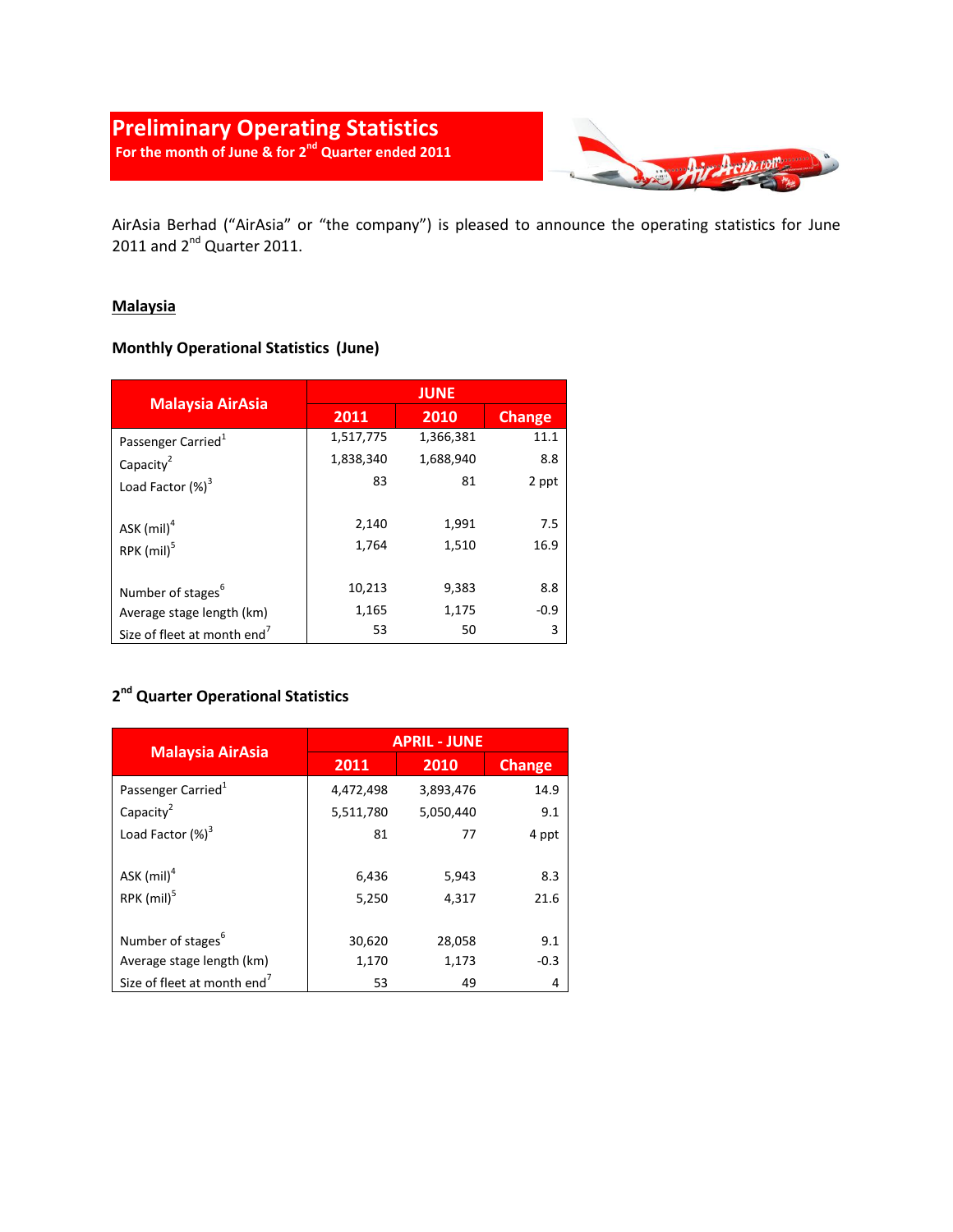## **Thailand**

# **Monthly Operational Statistics (June)**

| <b>Thai AirAsia</b>                     | <b>JUNE</b> |         |               |
|-----------------------------------------|-------------|---------|---------------|
|                                         | 2011        | 2010    | <b>Change</b> |
| Passenger Carried <sup>1</sup>          | 473,856     | 355,117 | 33.4          |
| Capacity <sup>2</sup>                   | 644,400     | 479,944 | 34.3          |
| Load Factor $(\%)^3$                    | 74          | 74      |               |
|                                         |             |         |               |
| ASK $(mil)^4$                           | 715         | 535     | 33.7          |
| RPK (mil) <sup>5</sup>                  | 535         | 383     | 39.5          |
|                                         |             |         |               |
| Number of stages <sup>6</sup>           | 3,580       | 2,762   | 29.6          |
| Average stage length (km)               | 1,110       | 1,103   | 0.6           |
| Size of fleet at month end <sup>7</sup> | 20          | 20      |               |

#### **2 nd Quarter Operational Statistics**

| <b>Thai AirAsia</b>                     | <b>APRIL - JUNE</b> |           |               |
|-----------------------------------------|---------------------|-----------|---------------|
|                                         | 2011                | 2010      | <b>Change</b> |
| Passenger Carried <sup>1</sup>          | 1,614,853           | 1,237,952 | 30.4          |
| Capacity <sup>2</sup>                   | 2,063,160           | 1,651,192 | 24.9          |
| Load Factor $(\%)^3$                    | 78                  | 75        | 3 ppt         |
|                                         |                     |           |               |
| ASK $(mil)^4$                           | 2,235               | 1,780     | 25.6          |
| RPK (mil) <sup>5</sup>                  | 1,774               | 1,301     | 36.3          |
|                                         |                     |           |               |
| Number of stages <sup>6</sup>           | 11,462              | 9,686     | 18.3          |
| Average stage length (km)               | 1,085               | 1,064     | 2.0           |
| Size of fleet at month end <sup>7</sup> | 20                  | 20        |               |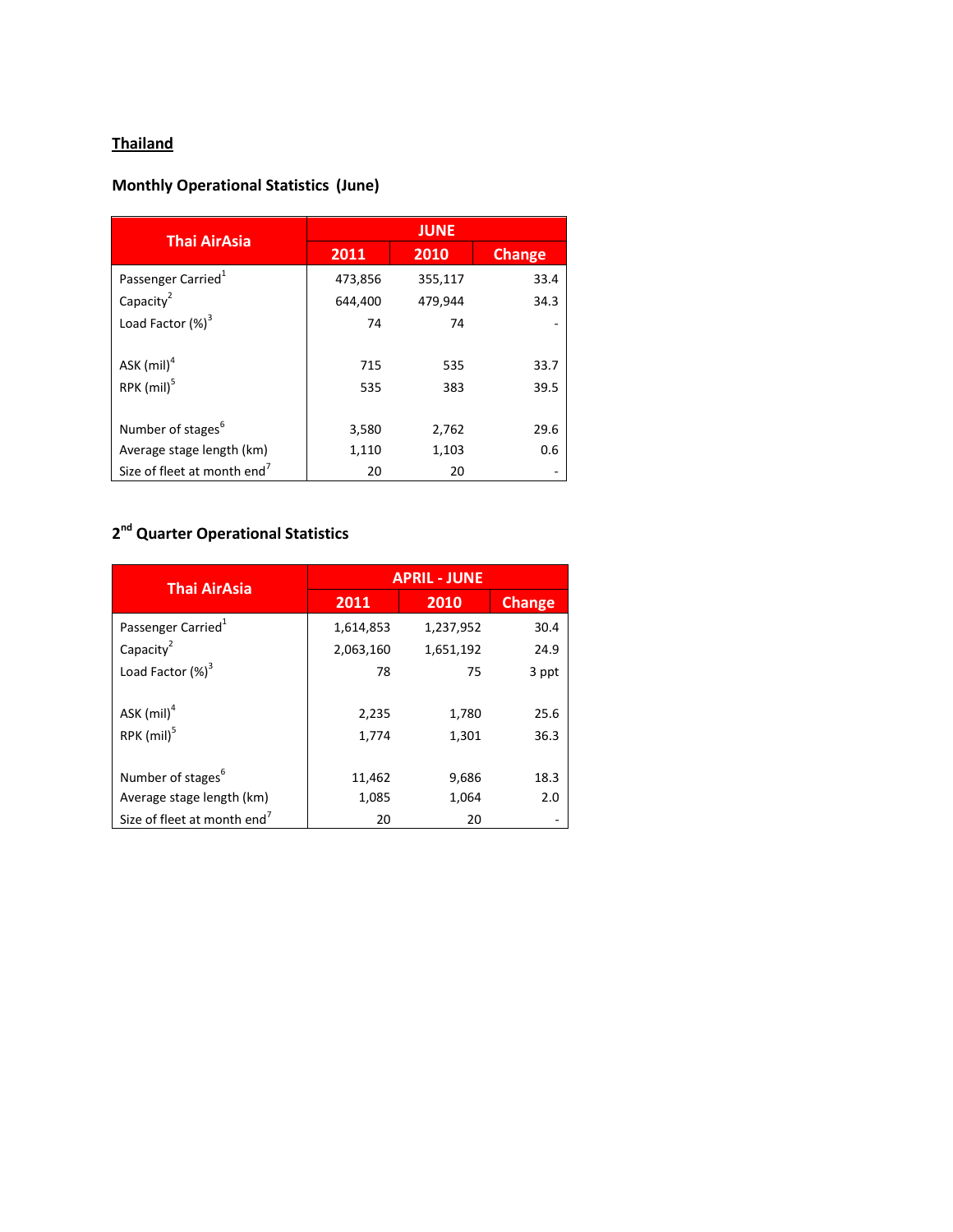#### **Indonesia**

## **Monthly Operational Statistics (June)**

| <b>Indonesia AirAsia</b>                | <b>JUNE</b> |         |               |
|-----------------------------------------|-------------|---------|---------------|
|                                         | 2011        | 2010    | <b>Change</b> |
| Passenger Carried <sup>1</sup>          | 464,810     | 332,923 | 39.6          |
| Capacity <sup>2</sup>                   | 586,540     | 429,288 | 36.6          |
| Load Factor $(\%)^3$                    | 79          | 78      | 1 ppt         |
|                                         |             |         |               |
| ASK $(mil)^4$                           | 765         | 556     | 37.7          |
| RPK (mil) <sup>5</sup>                  | 599         | 430     | 39.3          |
|                                         |             |         |               |
| Number of stages <sup>6</sup>           | 3,343       | 2,490   | 34.3          |
| Average stage length (km)               | 1,310       | 1,289   | 1.6           |
| Size of fleet at month end <sup>7</sup> | 20          | 15      | 5             |

#### **2 nd Quarter Operational Statistics**

| <b>Indonesia AirAsia</b>                | <b>APRIL - JUNE</b> |           |               |
|-----------------------------------------|---------------------|-----------|---------------|
|                                         | 2011                | 2010      | <b>Change</b> |
| Passenger Carried <sup>1</sup>          | 1,259,737           | 947,786   | 32.9          |
| Capacity <sup>2</sup>                   | 1,647,904           | 1,269,112 | 29.8          |
| Load Factor $(\%)^3$                    | 76                  | 75        | 1 ppt         |
|                                         |                     |           |               |
| ASK $(mil)^4$                           | 2,205               | 1,624     | 35.8          |
| RPK (mil) <sup>5</sup>                  | 1,664               | 1,217     | 36.7          |
|                                         |                     |           |               |
| Number of stages <sup>6</sup>           | 9,408               | 7,358     | 27.9          |
| Average stage length (km)               | 1,352               | 1,278     | 5.8           |
| Size of fleet at month end <sup>7</sup> | 20                  | 16        | 4             |